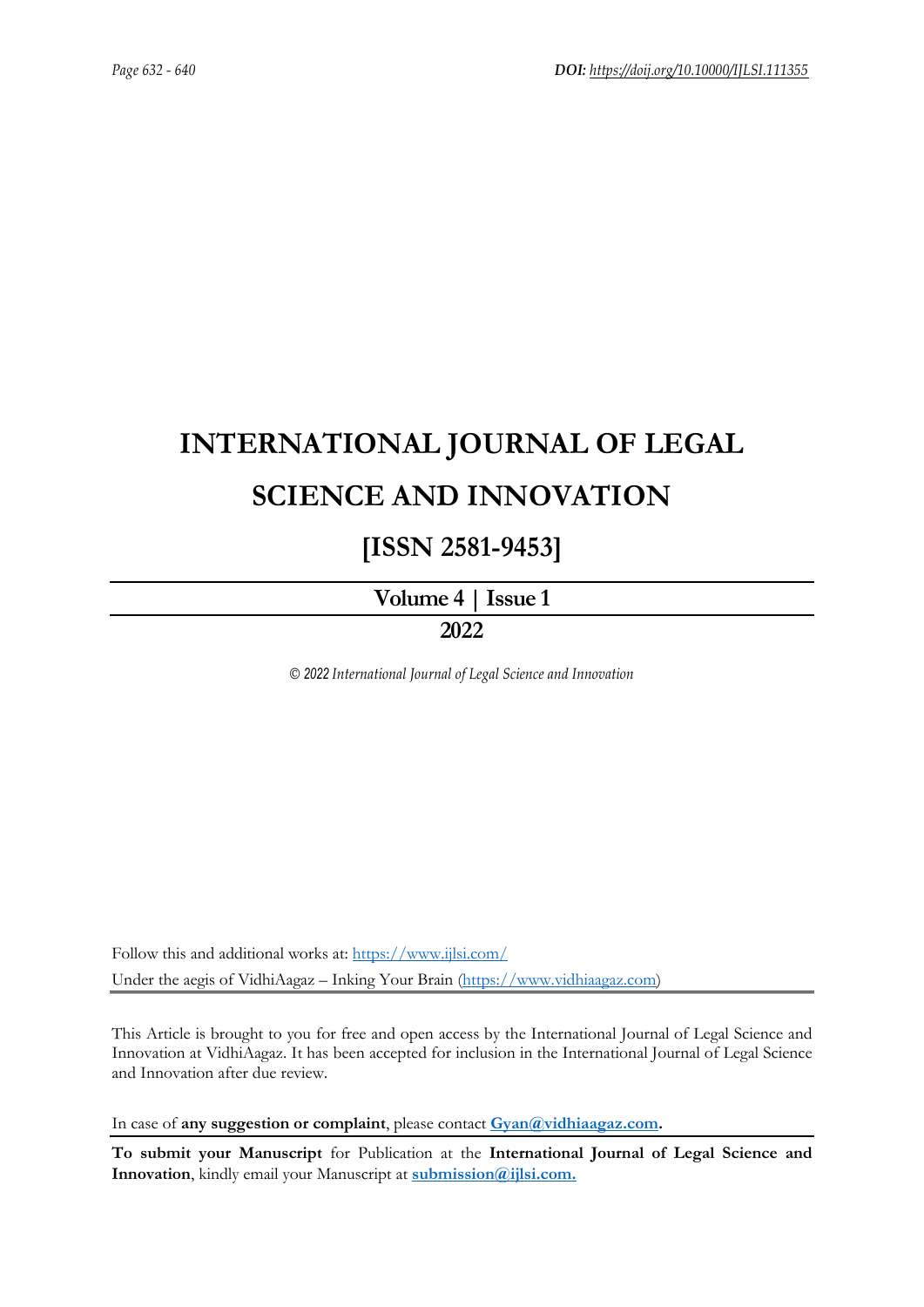# **Consumer Protection in the Era of E-Commerce: Issues and Challenges**

**AISHWARYA PANDEY<sup>1</sup>**

#### **ABSTRACT**

*Today consumer law is facing various issues and challenges as a result of the rapid development of e-commerce and globalised trade. The growth of borderless marketing and technology has grown over the years. There is a wide choice for online shopping for both manufacturers and consumers. These multinational companies and other enterprises which are engaged in e-commerce attract a large number of consumers all over the world. The problem is that many people who go online shopping become victims because of false or misleading advertisements, defective products, fake deliveries of products, unsafe products, payment issues, security and privacy issues, unilateral contracts etc. However, there are national laws to deal with such an issue, but somehow it fails to protect victimised consumers because of poor implementation of laws due to jurisdictional issues. The theme of this paper is to examine whether the current national laws are sufficient to deal with commercial transactions that affect consumers in today's era. The paper will identify the issues and problems of electronic contracts. It will do a comparative study in legislations of other jurisdictions to provide suggestions as to how and why existing laws governing electronic contracts are required to be reformed to meet the challenges faced by today's population while dealing with online transactions. There is a high time to take action at a national and international forum.*

*Keywords: consumer protection, consumerism, online shopping, e-commerce, cyber laws.*

#### **I. INTRODUCTION**

Information technology has given birth to technologies like electronic data interchange and electronic currency transfer, which have grown into information technology-enabled commercial activities known as e-commerce with the help of the internet. The buying and selling of goods and services over electronic networks such as the

internet and other computer networks are known as e-commerce. Electronic commerce makes use of a wide range of technologies, including electronic money transfers, supply chain management, Internet marketing, online transaction processing, electronic data interchange (EDI), inventory management systems, and automated data collection systems.

<sup>&</sup>lt;sup>1</sup> Author is an Assistant Professor at Amity Law School, Amity University, Lucknow, India.

<sup>©</sup> 2022. International Journal of Legal Science and Innovation [ISSN 2581-9453]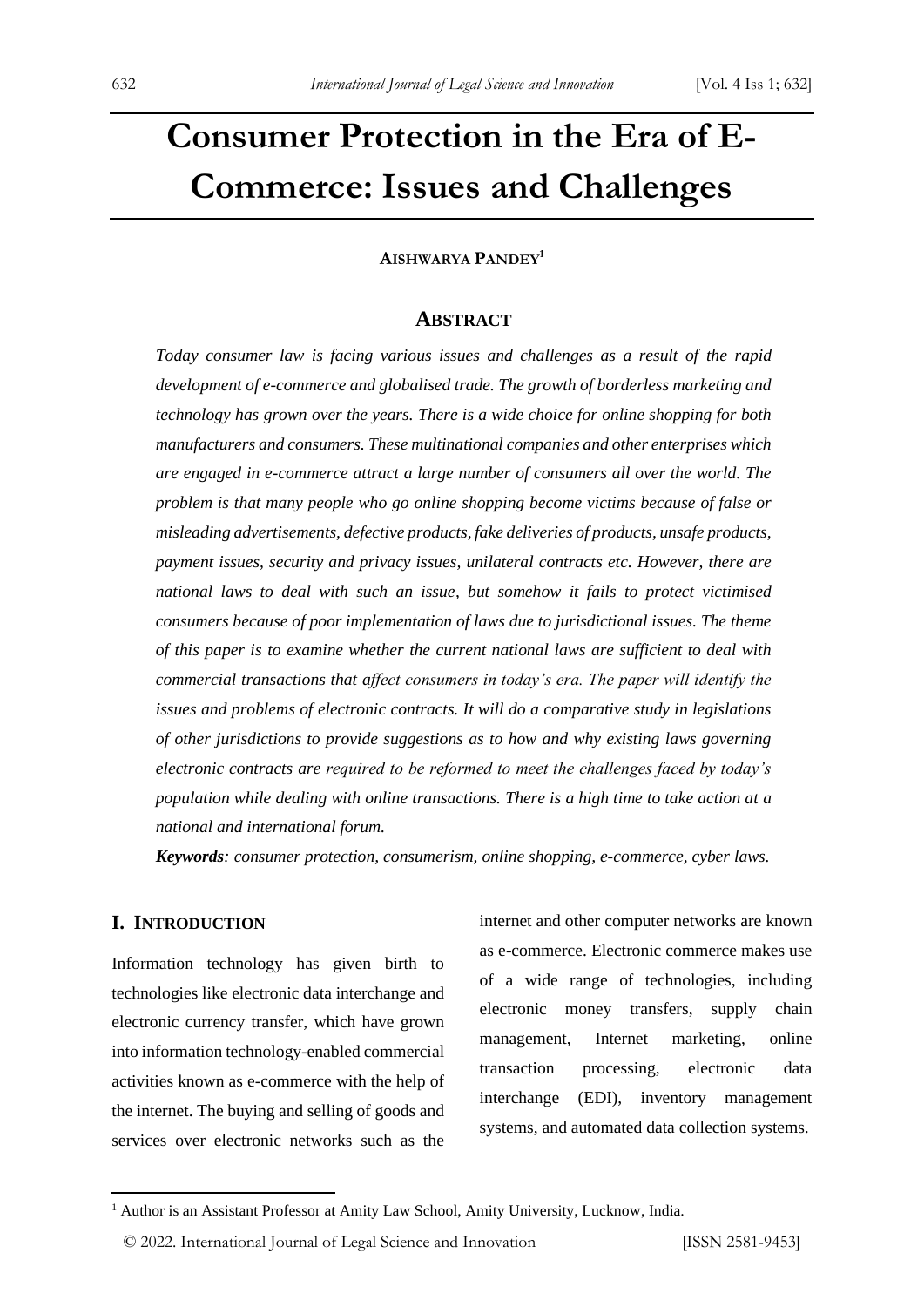Modern electronic commerce often involves the usage of the World Wide Web at least once during the transaction's life cycle, though it can also include e-mail, mobile devices, and telephones. With its three distinct characteristics of a) virtuality,<sup>2</sup> b) unboundedness,<sup>3</sup> and c) multiplicity<sup>4</sup>, e-commerce transactions provide a lot of advantages to humans in their commercial and business activities. As a result, internetbased e-commerce transactions enable consumers and businesses to enter into contracts for the exchange of goods and services anywhere in the world, regardless of physical borders, at any time of day or night. These attributes undoubtedly contribute to the massive growth of e-commerce on a global scale, but they also have significant drawbacks.<sup>5</sup>

On the one hand, e-commerce has a number of advantages, such as lower costs, economy, higher company margins, better customer cost, quick and comparative shopping, knowledge market, and so on, but it has also introduced some challenges, such as information sharing, threats to data privacy, security, and integrity, lack of loyalty in consumer relationships, and the threat of violation of consumers' various rights in ecommerce, to name a few.<sup>6</sup> While there are numerous problems in conducting e-commerce transactions, consumer protection is of paramount importance. This is because if the issue of consumer protection is not effectively addressed with an adequate mechanism, it may have a negative impact on fair competition and the free flow of accurate information in the marketplace, as well as lead to consumer fraud and deceit in their e-commerce transactions. As a result, we've chosen to look at and study the intersection of consumer protection and ecommerce from a legal standpoint.

In general parlance, consumer protection means the protection of consumers from an assortment of unfair trade practices.<sup>7</sup> The Court in Raghubir Singh v.Thakurain Sukhraj Kuar<sup>8</sup> explained that the rationale behind such protection is to avoid consumers' exploitation at the end of the business community and to hold back various business malpractices.<sup>9</sup> Commercial organisations are usually well-organised, wellinformed, and have a stronger market position.<sup>10</sup> All of these variables make it easy for businesses

<sup>2</sup> E-commerce is carried out in a virtual online environment where the buyer and seller do not engage in face-to-face contact. Instead, consumers use a computer to obtain information about sellers, the products and services they offer, terms and pricing.

<sup>&</sup>lt;sup>3</sup> As the Internet has no physical boundaries, online transactions can be performed wherever an Internet connection is available. For consumers this means that shopping on the Internet is not constrained by time or space, lowering the financial costs of searching for products and services as well as saving time and energy. For online traders this means that they are also not constrained by time or space.

<sup>4</sup> A number of actors in addition to the consumer and the seller are involved in the e-commerce trading process to ensure verification.

 $\frac{5}{5}$  Rao &Metts, Electronic Commerce Development in

Small and Medium Sized Enterprises: A Stage Model and its Implications 9 (1) Business Process Management Journal 11-32 (2003).

<sup>6</sup> Such as right to privacy, right to get adequate information about the product and services and many more of alike nature.

<sup>7</sup> Jan Rafat, Consumerism And Legal Protection Of Consumers (Deep and Deep Publications, India, 2007)

<sup>8</sup> AIR 1939 Oudh 96 at 99.

<sup>9</sup> Dearmon Valorie, Risk Management and Legal Issues (Jones and Bartlett Publisher, LLC) Available on

http://www.jblearning.com/samples/0763757144/571 44\_CH15\_470\_493. Pdf (Last accessed 3/01/22).

<sup>10</sup> Ryan, Michael T. "Consumption" in George Ritzer (ed.) The Blackwell Encyclopaedia of Sociology,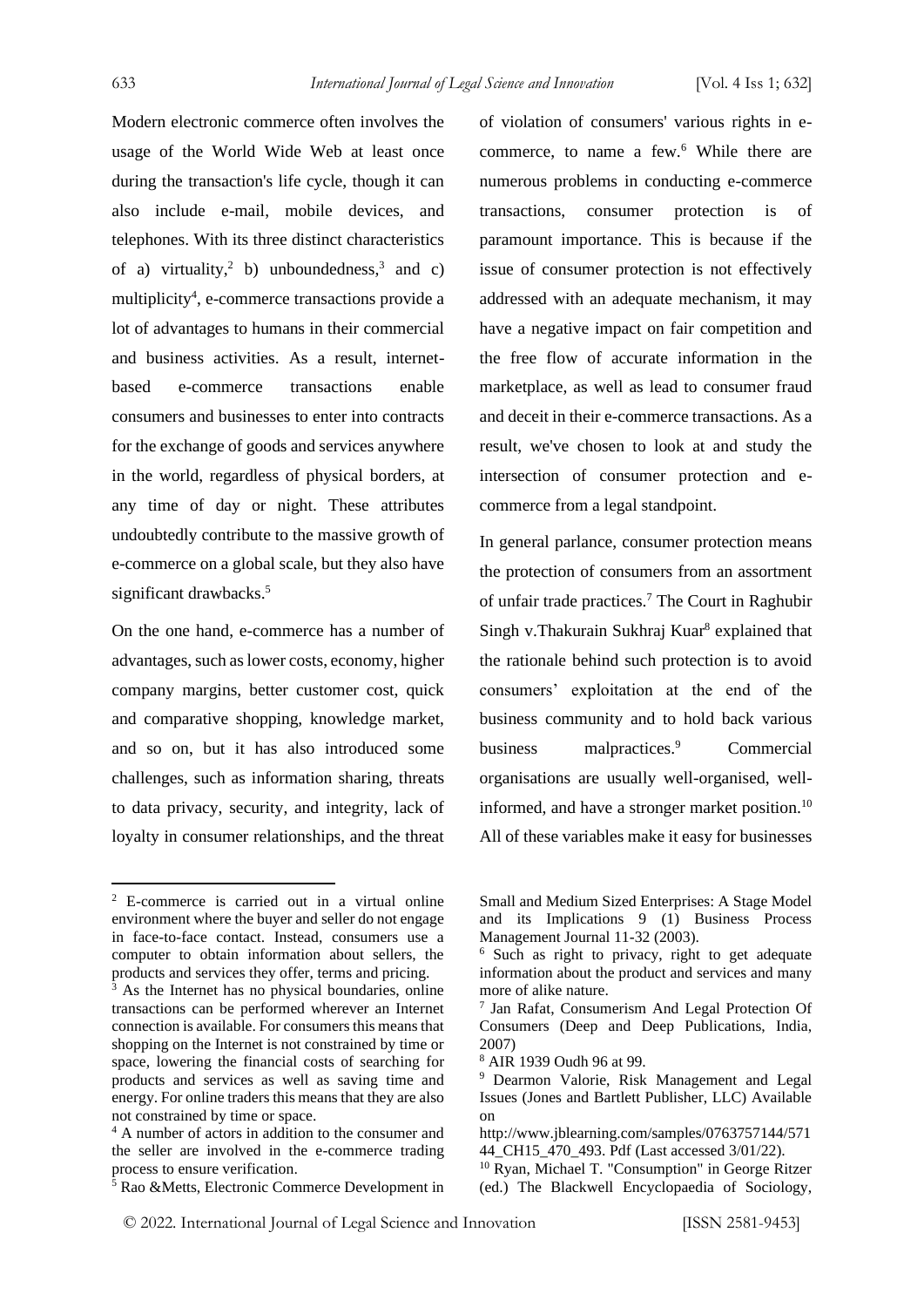to take advantage of consumers. These commercial organisations' most vulnerable victims must be safeguarded, and the customer is protected through consumer protection.<sup>11</sup> Mr. John F. Kennedy, the former President of the United States of America, was the first to establish the four basic consumer rights, which include 1) Right to Safety, 2) Right to Information, 3) Right to Choice, and 4) Right to be Heard while introducing the "Bill of Consumer Rights" in the US Congress (1962).

Four new consumer basic rights have been added to the list of consumer basic rights in the recent situation of consumer movement and caveat emptor<sup>12</sup> under the supervision of Consumers International,<sup>13</sup> fulfilment of fundamental requirements,

- 1. Right to Redress.
- 2. Right to Consumer Education.
- 3. Right to a Healthy Environment.
- 4. Right to a Safe Environment.

As a result, in the current global environment, the core consumer rights might be described as follows:

1) The right to basic needs satisfaction: To have adequate food, clothing, shelter, health care, education, public utilities, water, and sanitation.

2) The right to safety: to be safe from products, manufacturing methods, and services that are harmful to one's health or life.

3) The right to be informed: To be given the information required to make an informed decision and to be protected against deceptive or misleading advertising and labelling.

4) The right to choose: To be able to pick from a variety of items and services, all of which are offered at reasonable costs and of satisfactory quality.

5) The right to be heard: To have consumer interests represented in the creation of products and services, as well as in the formulation and implementation of government policy.

6) The ability to seek redress: Receiving an equitable resolution of legitimate claims, such as recompense for misrepresentation, defective goods, or poor service.

7) The right to consumer education: To have the knowledge and skills necessary to make informed and confident decisions regarding goods and services, as well as to be aware of basic consumer rights and obligations and how to exercise them.

8) The right to a healthy environment: The right to live and work in an environment that is safe for current and future generations. The United Nations has also acknowledged these rights in their "UN Guidelines for Consumer Protection.<sup>14</sup>"

<sup>14</sup> Consumers International, Guidelines on Consumer Protection, available at http://www.

© 2022. International Journal of Legal Science and Innovation [ISSN 2581-9453]

Blackwell Publishing, (2007) 701-705.

<sup>&</sup>lt;sup>11</sup> Indian Oil Corporation v. Consumer Protection Council, 1993 SCC (1) 397.

<sup>&</sup>lt;sup>12</sup> "Let the Seller Beware" means the need for disclosure on the seller's part. See Ashington Piggeries Ltd v. Christopher Hill Ltd, [1972] A.C. 441.

<sup>&</sup>lt;sup>13</sup> Consumers International (CI) is the world federation of consumer groups that, working together with its members, serves as the only independent and authoritative global voice for consumers with over 220 member organizations in 115 countries.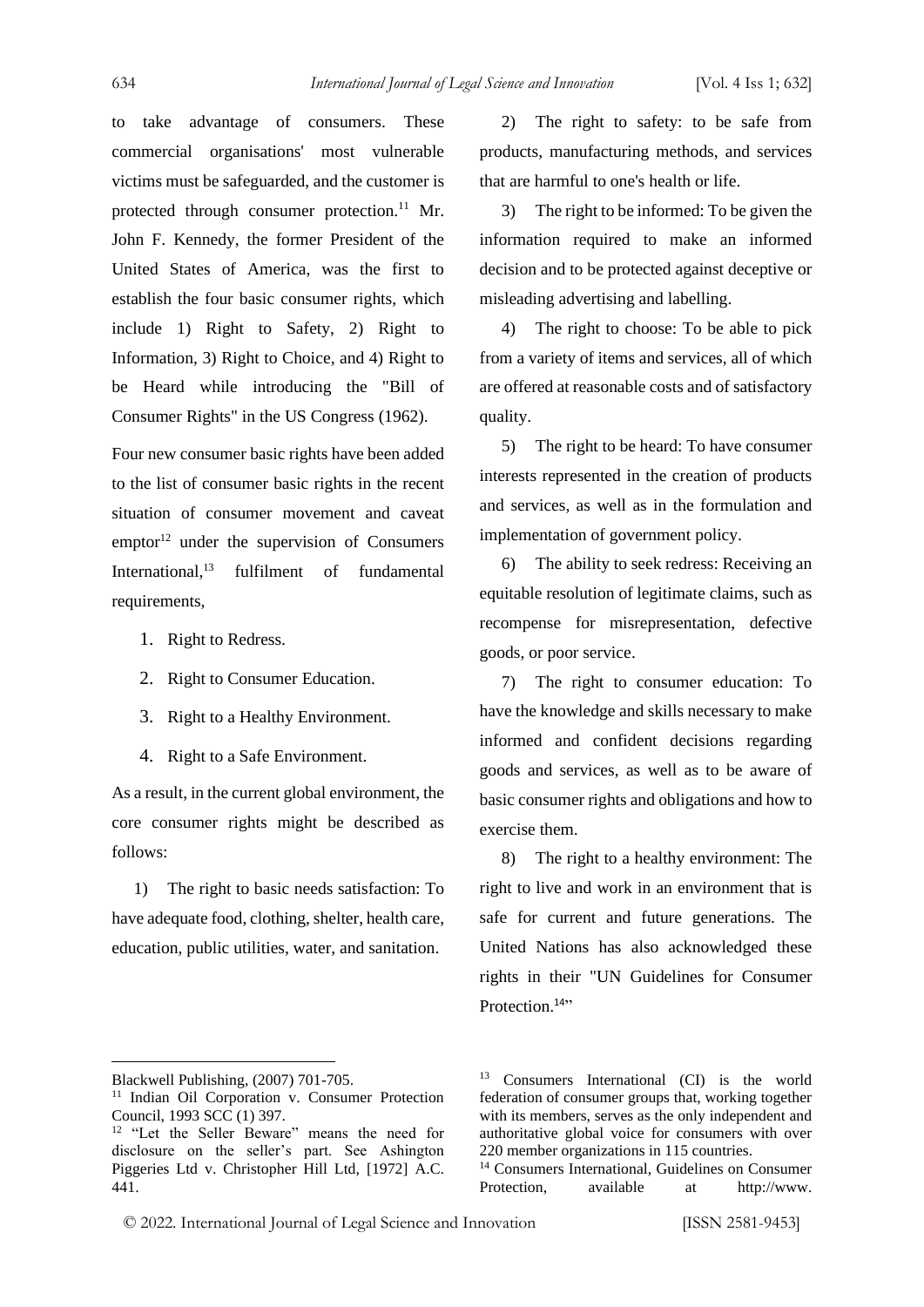As a result, the concept of "ubi jus ibi remedium" has been used to acknowledge some important consumer rights at a global level,  $15$ <sup>th</sup> It is unquestionably necessary to provide legal protection to consumers' rights in the commercial market against commercial organisations' exploitation through unfair trade practises.

### **II. E-COMMERCE AND CONSUMER PROTECTION**

E-commerce has proven to be a significant prospect for India. Because of the incredible rise of mobile phones and the launch of 4G in the country, buyers from small towns and cities are also buying online in big numbers. It is true that the internet has eliminated the distinction between small and major cities, allowing customers from small towns to acquire the same branded items and high-quality products that were previously only available to purchasers from large cities. According to Internet Live Stats, India has 462 million internet users. The country is being transformed into a knowledge economy and a digitally empowered society as part of the 'Digital India' initiative.

Consumer confidence is based on two convictions: that the customer will receive what he wants and that if something goes wrong, the customer will be able to seek redress. The virtual

nature of an e-commerce transaction introduces significant challenges to consumer trust and confidence. False and misleading representations of goods and services in terms of standard, quality, grade, and so on are prohibited under the Consumer Protection Act, as are materially misleading the public as to the price at which the goods are ordinarily sold, disparaging of goods, and misrepresentations as to warranty or guarantee.

Information and communication technology has radically altered how society, including business houses and customers, interacts with businesses<sup>16</sup>. With the introduction of ecommerce transactions, technology has also revolutionised commercial transactions. In today's world, computer use and e-commerce via the internet have elevated corporate transactions to unprecedented heights on a worldwide scale.<sup>17</sup> The impact of new technological advancements and the massive convergence of e-commerce transactions has piqued the interest of individual consumers, businesses, governments, and international organisations not only as a means of facilitating business growth but also as a source of challenges and threats to various social and individual interests such as data protection, consumer protection, and privacy violations. As a result of the issues brought by e-commerce, the

consumersinternational.org/who-we-are/un-

guidelines-on-consumer-protection (last accessed 2/01/22).

<sup>&</sup>lt;sup>15</sup> The Latin legal maxim Ubi Jus Ibi Remedium translates "where there is a right, there is a remedy." The maxim's underlying idea is that when a person's right is violated, the victim will be entitled to an equitable remedy under the law. The maxim also emphasises that the individual whose right is being infringed on has the right to have the infringed right

enforced through whatever legal action. The notion of Ubi Jus Ibi Remedium is followed by all law courts.

<sup>&</sup>lt;sup>16</sup> Ramakrishnan Et Al., E-commerce in India-Growth and Prospects, 2(3) Asia Pacific Journal of Research in Business Management 101-114 (2011).

<sup>17</sup> Eisingerich, Andreas B.; Kretschmer, Tobias, In E-Commerce, More is More, 86 Harvard Business Review 20–21 (March, 2008):.Available on http://hbr.org/2008/03/in-ecommerce-more-ismore/ar/1 (last accessed 2/01/22).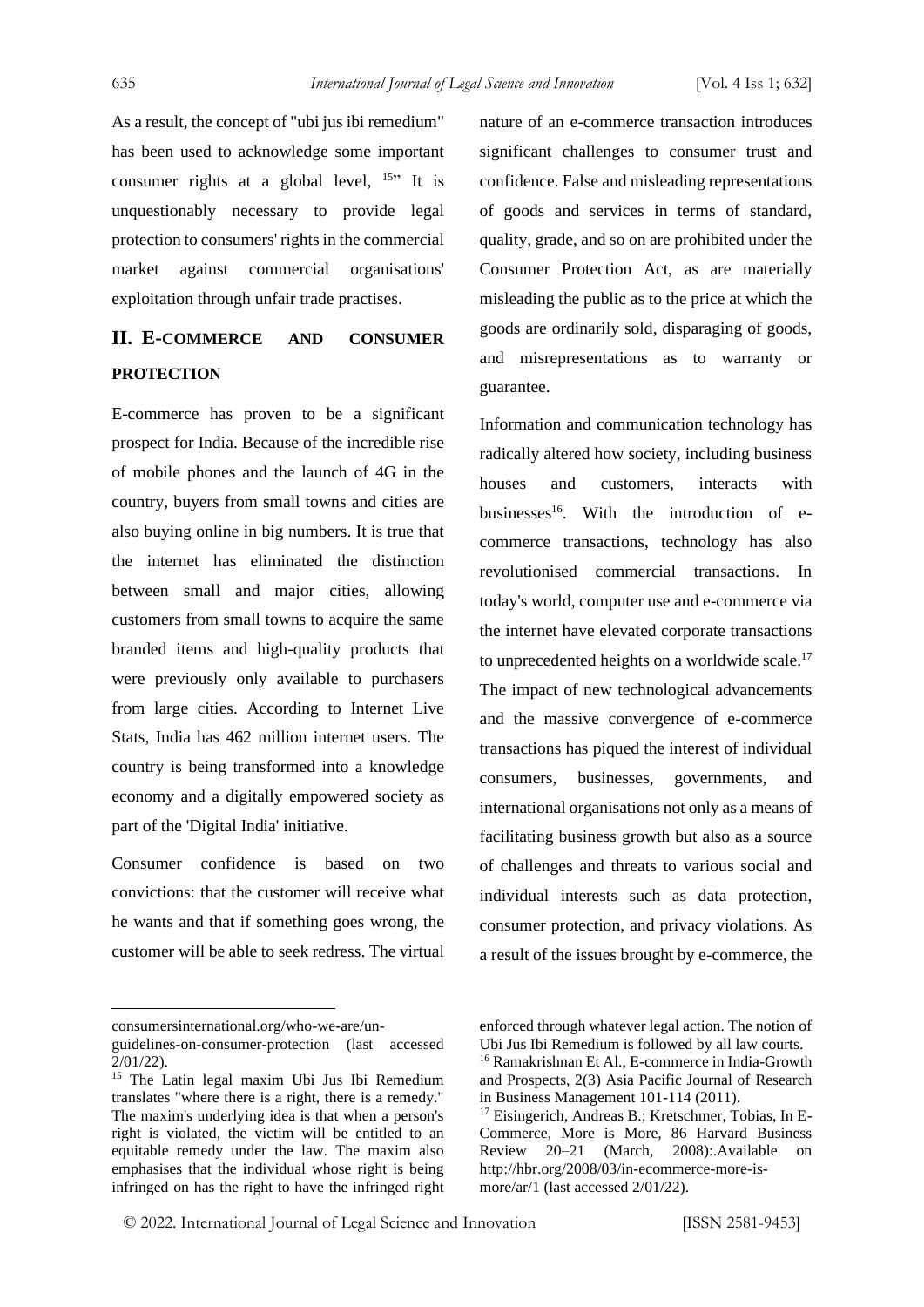need for building a regulatory framework to address the e-commerce challenges in order to adequately protect consumer rights has been highlighted. It also led to a demand for a protective and corresponding system to facilitate the growth of e-commerce with a protective and corresponding system for completing ecommerce transactions on the one hand and to meet consumer protection demands on the other hand, under the novel phenomenon of ecommerce.<sup>18</sup>

In today's India, e-commerce has become a booming industry. It is today's cutting-edge technology in all fields of business. In research published in 2014, the Internet and Mobile Association of India (IAMAI) projected that almost 1 million large and small retailers use online marketplaces to reach out to their customers. Electronics, books, apparel, accessories, footwear, jewellery, and more categories are represented by these online businesses.<sup>19</sup>

The need of ensuring basic consumer rights has long been recognised by legislation around the world, including in India. India passed the Consumer Protection Act in 1986 to defend consumer interests in accordance with the United Nations Guidelines on Consumer Protection (UNGCP). The enactment's popularity stemmed from its stated goals of defining consumer rights and delivering cost-effective and timely remedies.

Customers who shop online, as opposed to those who shop in stores, are more exposed to cyberspace since they engage with unknown sellers and suppliers.<sup>20</sup> Data privacy and security, product quality, uncertain delivery, no/limited scope of replacement, jurisdiction for registering complaints, and incomprehensible terms and conditions are all frequent e-commerce concerns.<sup>21</sup> "In e-commerce, the "country of origin" of a product is extremely important, especially when dealing with cross-border transactions."<sup>22</sup> The inadequacy of the Consumer Protection Act of 1986, as well as other related regulations, has heightened customer apprehension and distrust. The key demonetisation policy of the Indian government in 2016 pushed for online transaction security and consumer safety in e-commerce activities, emphasising the need for digital payments. As a result, the Consumer Protection Act of 2019<sup>23</sup> superseded the Consumer Protection Act of 1986 and went into effect on July 20, 2020, while the

<sup>18</sup> Ali.Z. Marossi, Globalization of Law and Electronic Commerce, 'Toward a Consistent International Regulatory Framework' (Delta Fredericton New Brunswick, Canada The Eighth International Conference on Electronic Commerce, August 14-16, 2006).

<sup>19</sup> Internet And Mobile Association of India: 1 Million Retailers Sell Online: IAMAI, March 27, 2014 [Press Release] http://www.iamai.in/PRelease\_detail.aspx?n id=3313&NMonth=3&NYea r=2014) (last accessed 2/01/22).

<sup>20</sup> For global trend-access, explore, and personalized insights, see details at https://www.forrester.com/ data/forecastview/reports# (Last accessed 3/01/22).

<sup>21</sup> Lahiri, A. (2018). Consumer protection in Ecommerce in India. https://amielegal.com/consumerprotection-in-e-commerce-in-india/. (Last accessed 4/01/22).

<sup>22</sup> Bhattacharya, S., Sanghvi, K., & Chaturvedi, A. (2020) India: E-Commerce Rules, https://www.mond aq.com/india/dodd-frank-consumer-protection-

Act/976876/e-commerce-rules-2020#.

<sup>23</sup> MINISTRY OF CONSUMER AFFAIRS, FOOD AND PUBLIC DISTRIBUTION (Department of Consumer Affairs) NOTIFICATION, available at: https://consumeraffairs.nic.in/sites/default/files/Act% 20into%20force.pdf, (Last accessed 4/01/22).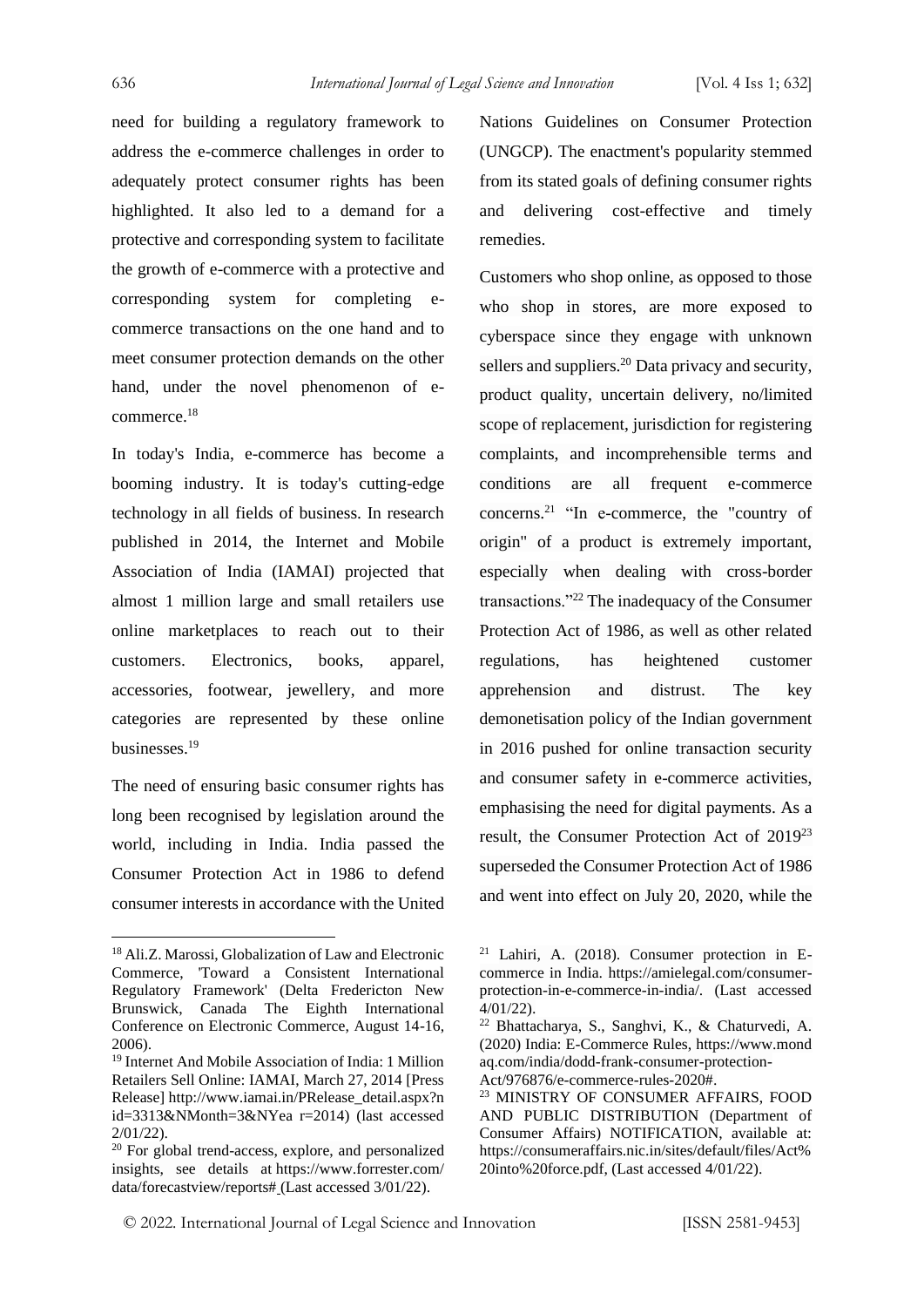Consumer Protection (E-commerce) Rules of  $2020^{24}$  went into effect on July 7,  $2020^{25}$ , to address the e-commerce concerns. Nonetheless, it was evident that India, as a developing country, needed to establish e-consumer trust in order to attract more investment and connect to the global market.

Despite the fact that there is no explicit law governing e-commerce in India, the current provisions of the Consumer Protection Act, 2019, are being used to dispute online purchases. The Act of 2019 covers the purchase or sale of goods or services over a digital or electronic network, including digital products  $[s.2 (16)]^{26}$ , as well as a person who provides technologies that allow a product seller to advertise or sell goods or services to a consumer. The Act also applies to online marketplaces or auction sites.  $[s.2 (17)]^{27}$ 

When comparing the Rules, 2020, to the Act, 2019, it is clear that the Act, 2019 is lauded as an all-encompassing regulatory framework that will increase customer interest and investment in ecommerce by making smartphones the primary objective of the new legislation. To preserve customers' rights in all modern-day retail commerce models, the Act of 2019 tries to change the caveat emptor jurisprudence to a caveat seller jurisprudence. Furthermore, the Act formally embraced e-commerce inside its bounds, ushering in B2C e-commerce. Consumers would benefit from the simplification of the complaint filing process, which will allow them to file complaints and address grievances online.

In the aftermath of the COVID-19 outbreak, ecommerce has become a gift to all customers. The E-Commerce Rules, 2020, are based on the new Act's strict consumer protection regime. Given the existing restrictions on customers' freedom of movement and greater reliance on ecommerce, the timing of the E-Commerce Rules, 2020, is advantageous in the midst of the epidemic. The Rules, 2020's grievance redress mechanism is undeniably a well-balanced move toward maintaining neutrality in the e-commerce market, better transparency, harsher sanctions, and a striking balance between e-commerce enterprises' and vendors' commitments in the marketplace. Consumers will unquestionably benefit from the mandatory provisions of appointing a consumer grievance redress officer and a nodal contact person or an alternative senior appointed official (resident in India) with contact details, acknowledging consumer complaints within 48 hours of receipt with a ticket number, and resolving complaints within one month of receipt. Regardless of each ecommerce company's return policy, all refund claims must be resolved within a reasonable amount of time. However, customers are cautious of exposing themselves to unscrupulous

<sup>24</sup> See Government's e-gazette notification http://egazette.nic.in/WriteReadData/2019/210422.p df, (Last accessed 4/01/22).

Government of India's press release see https://pib.gov.in/Pressreleaseshare.aspx?PRID= 1656161 and for detailed Rules see https://consumer affairs.nic.in/theconsumerprotection/consumer-

protection-e-commerce-rules-2020. (Last accessed 4/01/22).

<sup>26</sup> The Consumer Protection Act, 2019 Act No. 35 of 2019.

 $27$  The Consumer Protection Act, 2019 Act No. 35 of 2019.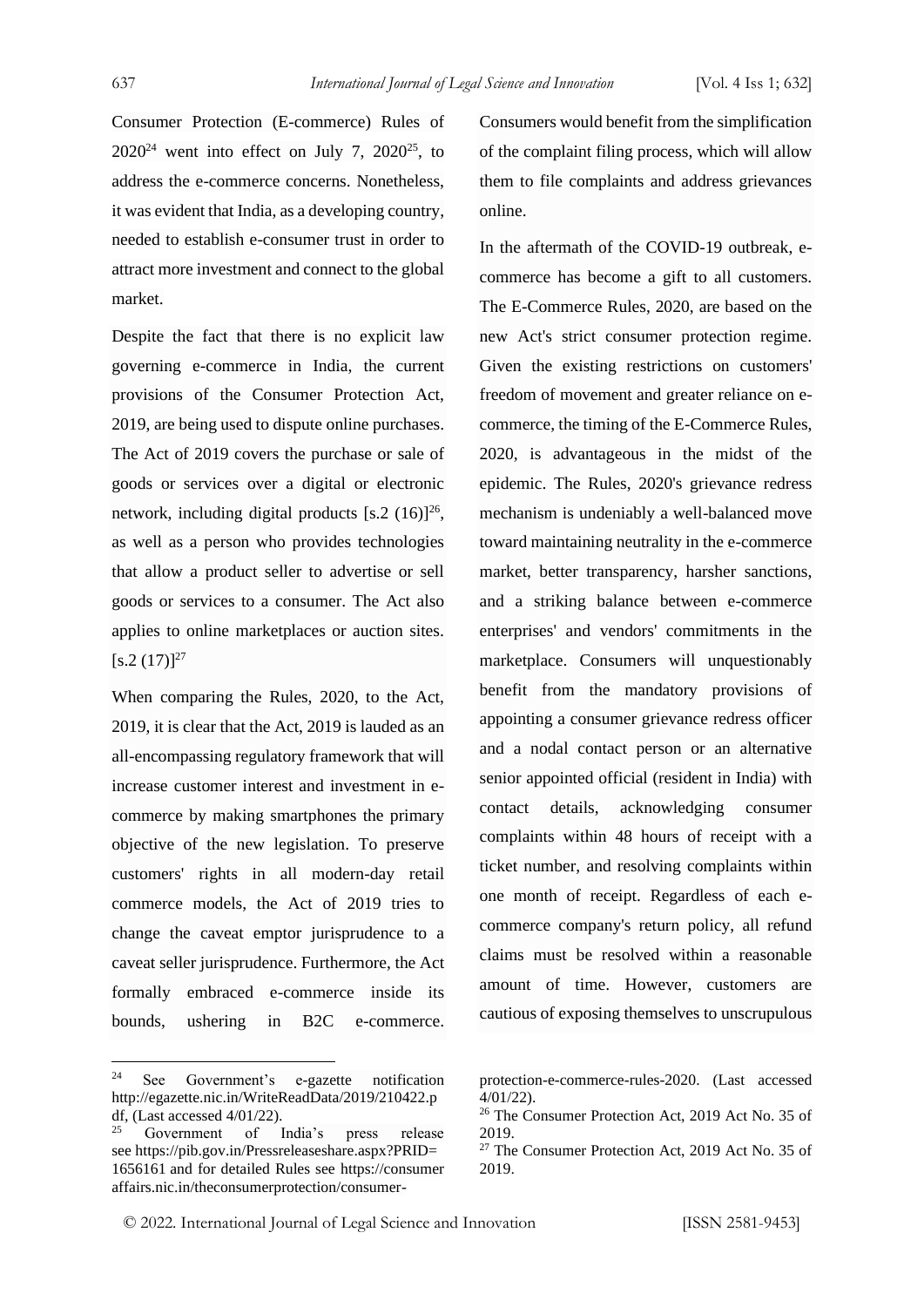vendors, and service providers since daily internet fraud and unethical trading practices have made them fearful of exposing themselves to unscrupulous vendors and service providers.

Other Acts applicable to e-commerce include the Information and Technology Act, 2000 and the Legal Metrology Act, 2009, along with their rules.

Under the Customer Protection Act of 2019, A customer may file a complaint with the commission in charge of any of the locations:

1. The seller's or service provider's place of residence

The seller's or service provider's place of business or office

- 2. Place of the cause of action, in part or whole.
- 3. The consumer's home or the place where he or she works for a living.

Complaints about online fraud can be filed with the cyber unit at your local police station. Some states allow you to file complaints online using portals designed specifically for this purpose. The Indian government launched a National Cyber Crime Submitting Portal $^{28}$  for reporting cyber complaints online on January 10, 2020.

According to the Legal Metrology Act of 2009, all products offered on e-commerce websites must be sold in proper packaging that includes the MRP, manufacturer's name and contact information, weight information, date of manufacturing, date of expiry (if applicable), and other information.

The Maharashtra Legal Metrology Department raided the warehouses of many e-commerce giants like Amazon and Flipkart in 2016 after receiving complaints and seized items worth lakhs of rupees because the packages were found to be in violation of the Legal Metrology (Packaged and Commodities) Rules, 2011. The Ministry of Consumer Affairs amended the rules in 2017 to incorporate the products sold online. The amendment made the mandatory provision for the e-commerce website to mention all the details of the products as prescribed in the rules.

One of the most important aspects of consumer law is that it encourages excellent business practices by ensuring that the customer is wellinformed about the transaction. Because of the anonymity of the online market, there is a greater demand for clear information on all technological steps leading up to contract fulfilment, as well as effective techniques for detecting and rectifying input errors prior to contract completion. The Consumer Protection Act prohibits false and misleading representations of goods and services in terms of standard, quality, grade, and so on, as well as materially misleading the public as to the price at which the goods are ordinarily sold, disparaging of goods, and misrepresentations as to warranty or guarantee.

#### **III. CONCLUSION**

The broad availability of the internet, as well as the increasing use of computers, tablets, and smartphones, has fuelled e-commerce growth in many nations, including India. New distribution

 $28 <$ Cybercrime.gov.in> (last accessed 5/01/22).

<sup>©</sup> 2022. International Journal of Legal Science and Innovation [ISSN 2581-9453]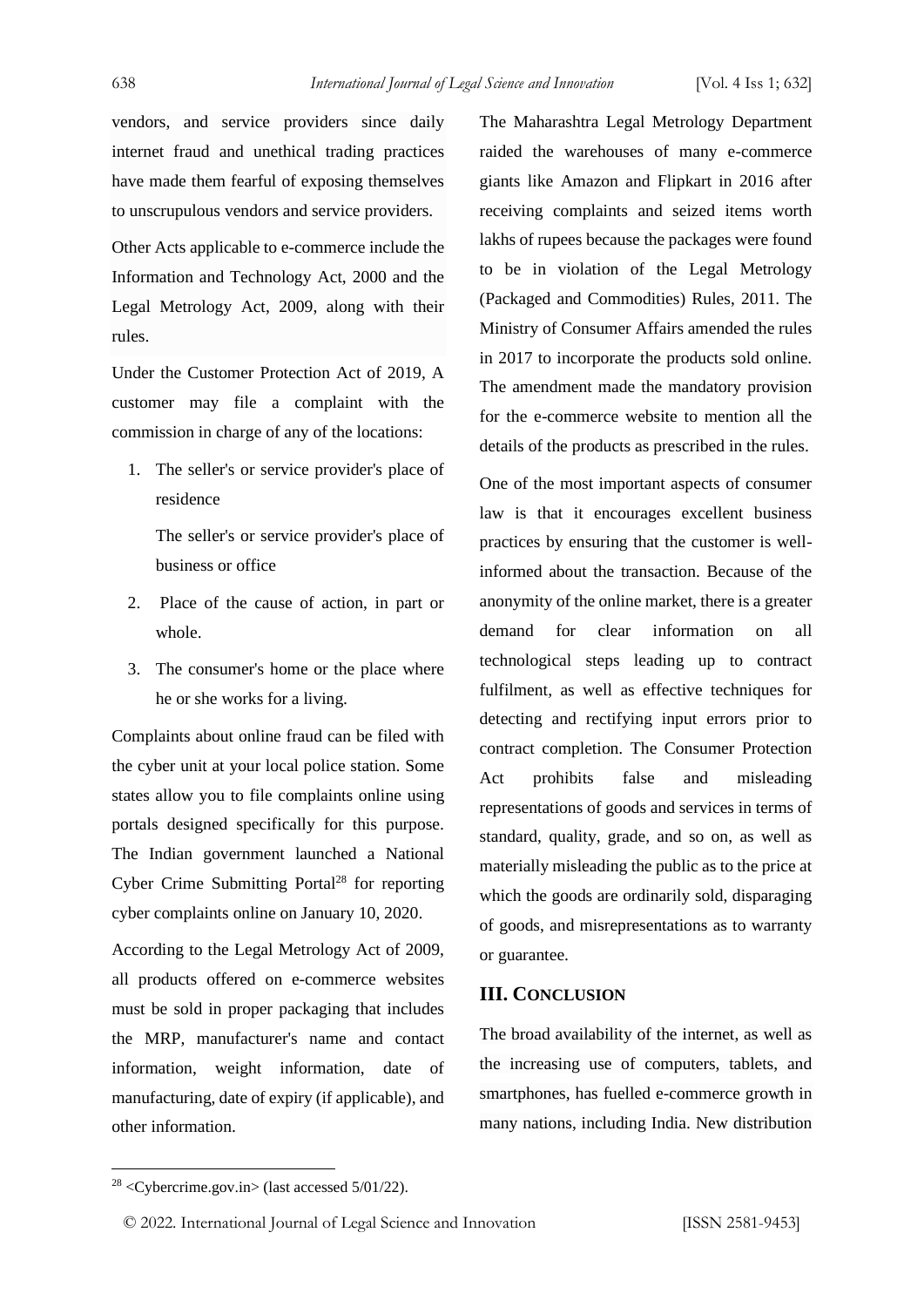strategies have emerged as a result of the rapid growth of e-commerce. It has given consumers additional options, making them open to new forms of unfair trade and unethical enterprise. The Consumer is King with Power, and this new reform, which includes the enactment of two laws (the Consumer Protection Act of 2019 and the Consumer Protection (E-commerce) Rules of 2020), makes it easier to do business. With more operational experience, some legal issues may occur in the future. Nonetheless, with judicial intervention and directions, the safety and security of online consumers would pave the way for India's e-commerce boom. After a few years of operational experience, the scope for future research to test the efficiency of the Act, 2019, and Rule, 2020 in redressing e-commerce consumers' grievances and defending their rights becomes wider. Considering the importance of trust-building and consumer rights protection in e-commerce, the government's legislative drive to speed up online transactions also poses many obstacles.

\*\*\*\*\*